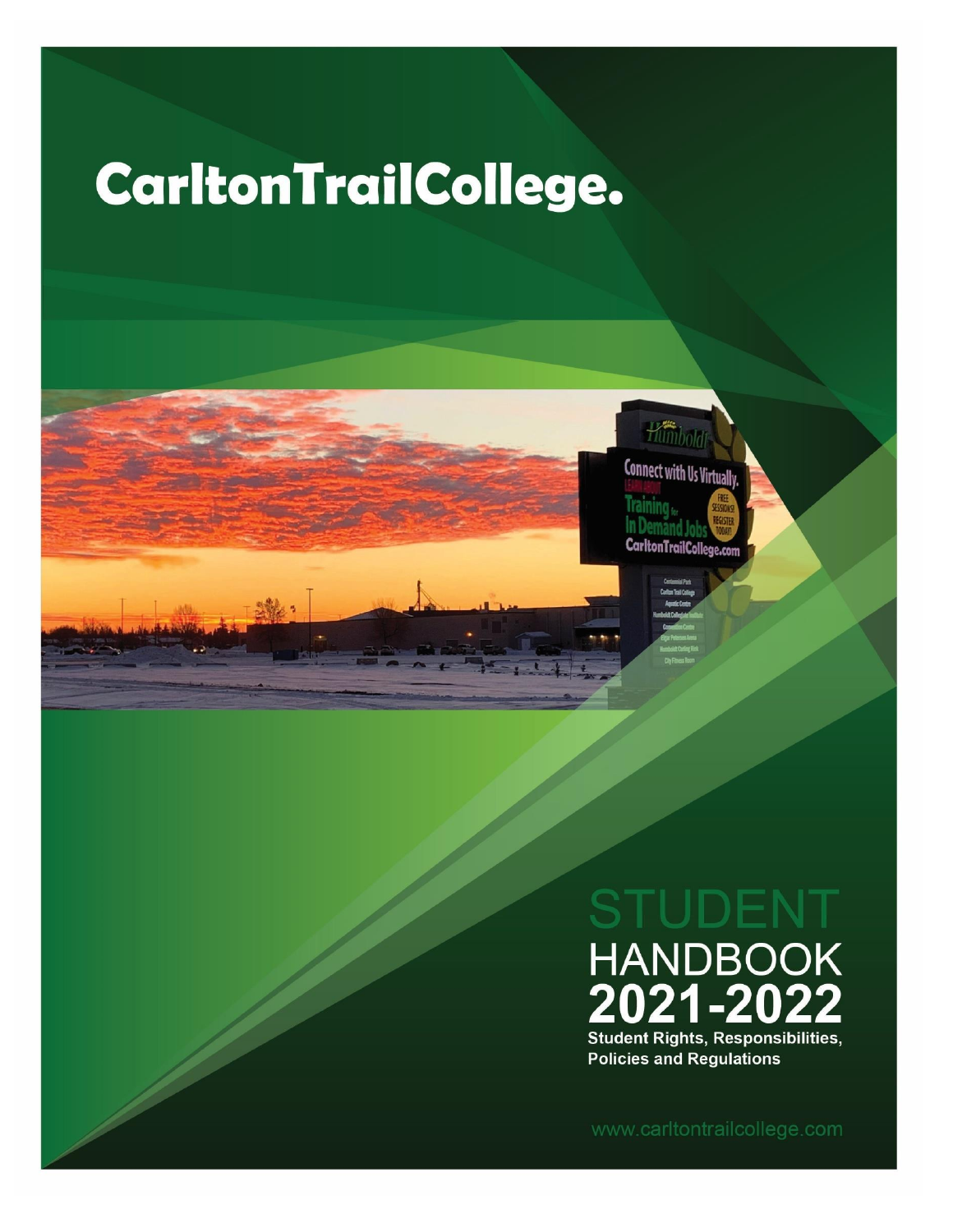# **Acknowledgement of Territory**

Carlton Trail College is located in the traditional territories of the Treaty 4 and 6 regions as well as the homeland of the Metis people. We respect and affirm their histories, languages and cultures as their presence enriches our vibrant communities.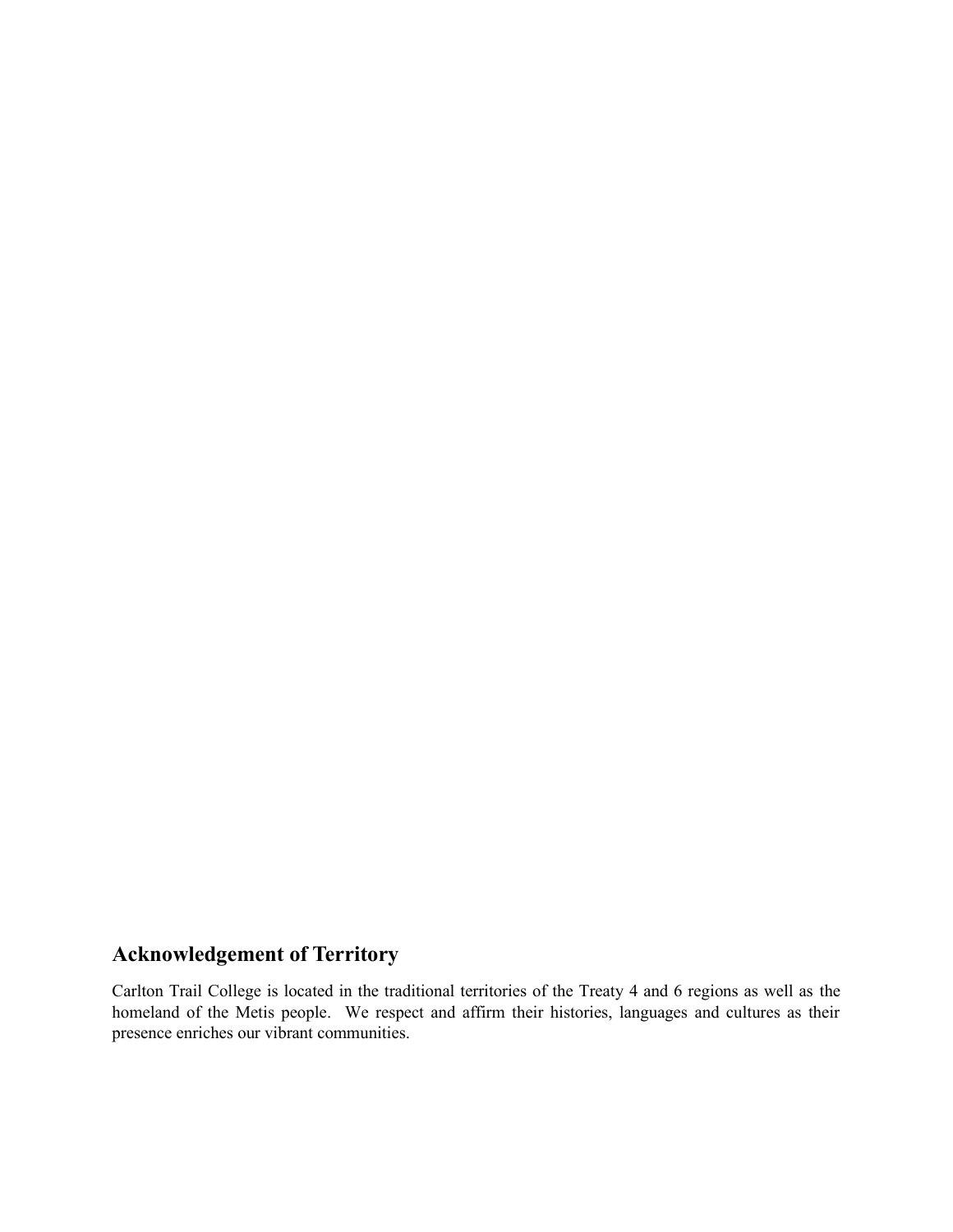

Carlton Trail College strives to provide a positive and safe learning environment that supports students in achieving academic success as well as personal and professional development. Carlton Trail College expects all members of its community to act toward each other in a manner that encourages high standards of personal and professional conduct, academic integrity and personal accountability. Disregard for these values is viewed as jeopardizing the effectiveness of the learning environment and the College will take action to restore or protect the learning environment.

## **COVID-19**

The Carlton Trail College COVID-19 Pandemic Planning Response Team has placed high priority on safeguarding our learners, employees and community so we can continue to contribute strongly to the success of our students, rural communities and province. As it is our goal to deliver in-person programming and have our full complement of staff on campus for the upcoming year, we also recognize that there is an increasing number of COVID-19 cases and the emergence of the more virulent Delta variant in the province. Therefore, to mitigate the transmission of COVID-19 on our campuses, we have made the following decision:

#### **Effective Monday, August 30, all students, staff, and visitors will be required to wear masks while on campus.**

Use of masks is required in all common areas, including washrooms, hallways, and classrooms (both instructors and students). This means students are required to wear a mask while sitting at their desks and they can only be removed to eat and/or drink.

Students are asked to supply their own masks; however, we will make them available to students on the first day of class.

*Exceptions to this mask Policy will apply where an individual is unable to wear a mask for reasons connected to a protected ground within the meaning of human rights legislation.*

*Individuals who have approved exceptions may not be permitted to return to the College's premises while this policy is in effect and will be accommodated to the point of undue hardship as required by law. Each case will be reviewed as appropriate. Anyone claiming an inability to wear a mask on protected grounds should contact Amy Yeager, VP Administration via email at [yeagera@carltontrailcollege.com](mailto:yeagera@carltontrailcollege.com) or at 1.306.682.2623.*

*We will monitor this decision on an ongoing basis to ensure that we continue to keep our learning community safe. Students will be advised electronically of any changes to rules and expectations.*

#### **Vaccination**

While the COVID-19 vaccination is not mandatory, the Government of Saskatchewan, and the College strongly recommends that everyone who is eligible gets both doses of a two-dose COVID-19 vaccination series. To help support the College community get vaccinated, we are working with the Saskatchewan Health Authority to set up pop up vaccination clinics throughout the College region.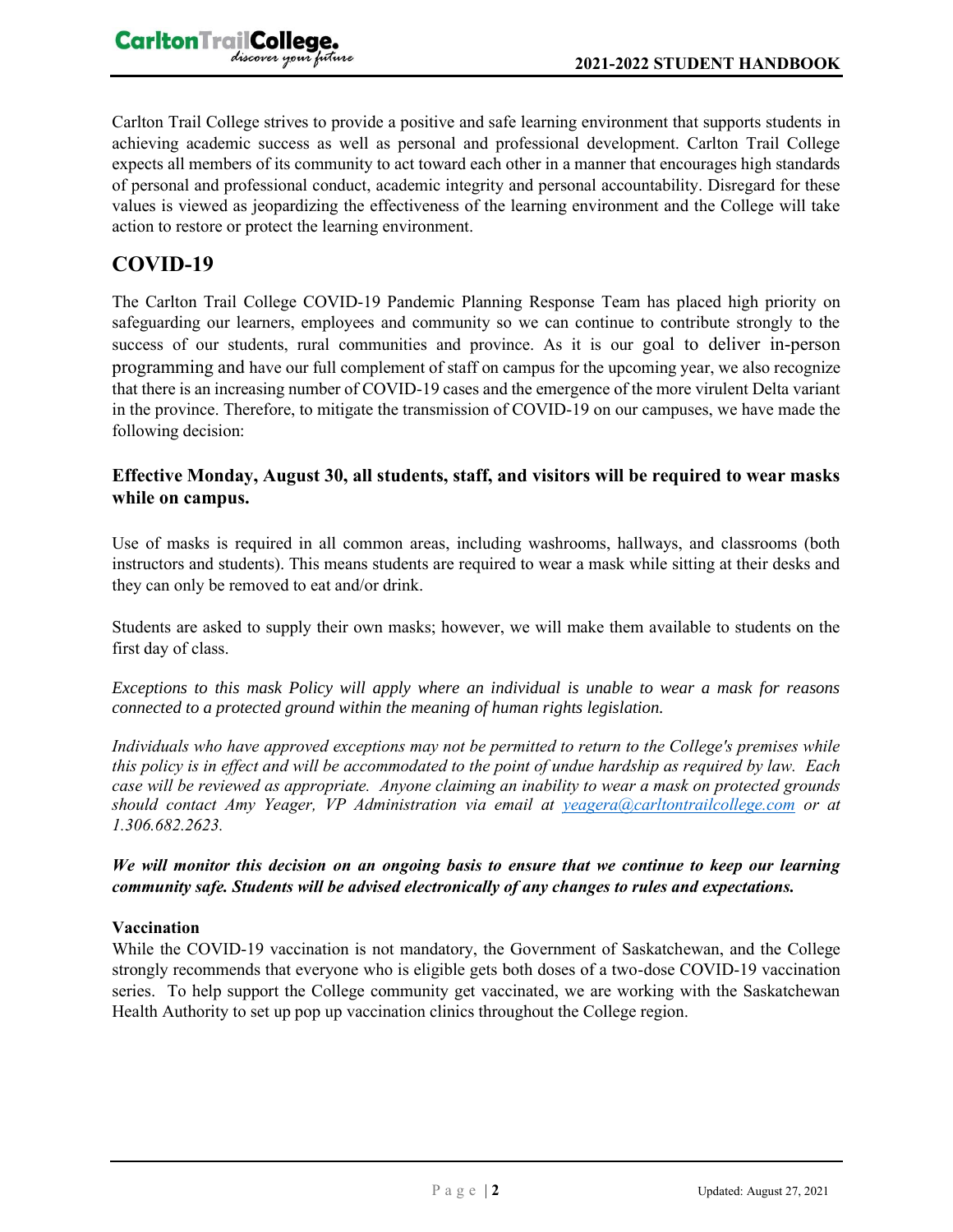#### **Screening**

Students and staff should continue the practice of self-screening for symptoms consistent with COVID 19. With fall soon upon us, it is expected that we will see an increase of respiratory illness; any respiratory illness should be considered COVID-19. **Stay home, or leave campus if you are feeling unwell, and ensure you contact your instructor.** In all cases, (for example, mild symptoms) if you develop symptoms of COVID-19, even if you have been fully vaccinated, it is recommended that you get tested. Anyone that receives a negative test but continues to experience COVID-19 symptoms should be retested.

Symptoms of COVID-19 are similar to other respiratory illnesses, including the flu and common cold and may include one or more of the following:

- Fever
- Cough
- Headache
- Muscle and/or joint aches and pains
- Sore throat
- Chills
- Nasal congestion

CarltonTrailCollege.

discover your future

• Conjunctivitis

- Dizziness
- Fatigue
- Nausea/Vomiting
- Diarrhea
- Loss of appetite
- Altered sense of smell or taste
- Shortness of breath
- Difficulty breathing

Call Health Line 811 for information regarding testing.

#### **Enhanced Cleaning**

Enhanced cleaning and sanitization are critical to help mitigate the spread of COIVD-19.

- Facility staff will clean and sanitize all high touch surfaces at regular intervals throughout the day.
- Both students and staff will be responsible for disinfecting their work area and wiping down hightouch surfaces after use.

#### **Kitchens**

• Will remain open.

#### **Use of Lockers**

• Will be permitted. Avoid congregating around lockers.

#### **Hand Hygiene and Coughing/Sneezing Etiquette**

Follow proper hand hygiene and coughing/sneezing etiquette:

- Wash your hands frequently with soap and water. Scrub for 20 seconds.
- If soap and water are not available, use an alcohol-based hand sanitizer.
- Avoid touching your face, mouth, nose and eyes.
- Cough/sneeze into the bend of your elbow and then wash your hands with soap and water.

## **STUDENT HANDBOOK**

#### **Student Rights & Responsibilities**

Learning is a lifelong endeavour. As an adult learner, we recognize that you, along with all of our students, are individuals with varying motivation, goals, abilities, social roles, life experiences and learning styles. As a student, you have specific rights and responsibilities.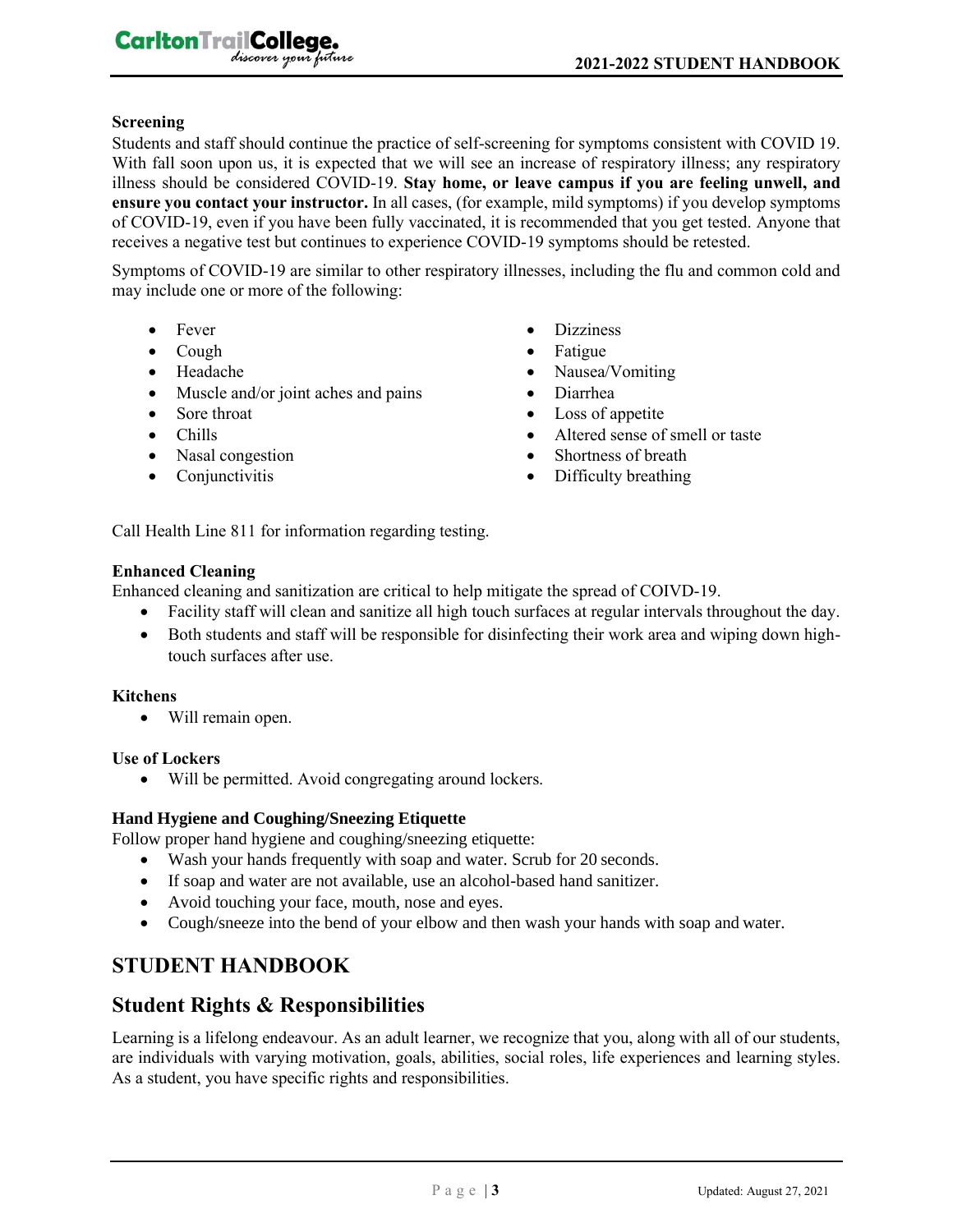You have the right to:

CarltonTrailCollege,

• Be treated with dignity and respect

discover your future

- Learn in an environment that is free from fear, harm, discrimination, harassment and intimidation
- Confidentiality and privacy as outlined in our Student Rights, Responsibilities, Policies & Regulations
- Access Carlton Trail College's support services
- Access reasonable accommodations if you have a documented disability
- Receive quality instruction
- Be informed of the course content and methods of evaluation
- Be evaluated in a fair, competent, professional and timely manner
- Appeal a decision regarding your academic progress or conduct

You have the responsibility to:

- Treat others and their property with dignity and respect
- Contribute to creating a learning environment that is free from fear, harm, discrimination, harassment and intimidation
- Conduct yourself in a responsible, honest and socially acceptable manner and assume responsibility for your behaviour
- Allow others to learn without interference and distraction
- Familiarize yourself with Carlton Trail College Student Rights, Responsibilities, Policies & Regulations and adhere to them
- Become knowledgeable about the expectations of the program or class you are enrolled in
- Learn about your obligations if you have accepted student financial assistance, Provincial Training Allowance or a student loan
- Be in class and be on time
- Demonstrate academic progress
- Abstain from the use of alcohol, cannabis (marijuana) and illegal substances prior to and while attending class or participating in College activities
- Ask for help when you need it

# **STUDENT CODE OF CONDUCT**

#### **Academic** *(*See Policy 6.16)

#### *Academic Standards*

As a post-secondary or adult basic education student, you must satisfy minimum standards of academic performance and comply with the academic regulations, as set out by the College, instructors, and/or academic partners, such as Saskatchewan Polytechnic.

If you do not meet the expected performance standards, the College staff can help you create a plan for success; however, you may be placed on academic probation or required to discontinue your program or course.

If you are having difficulty, please talk to your instructor and/or contact our Student Services department for help.

#### *Academic Honesty*

Academic honesty is extremely important and all forms of academic dishonesty, including cheating and plagiarism, are treated very seriously.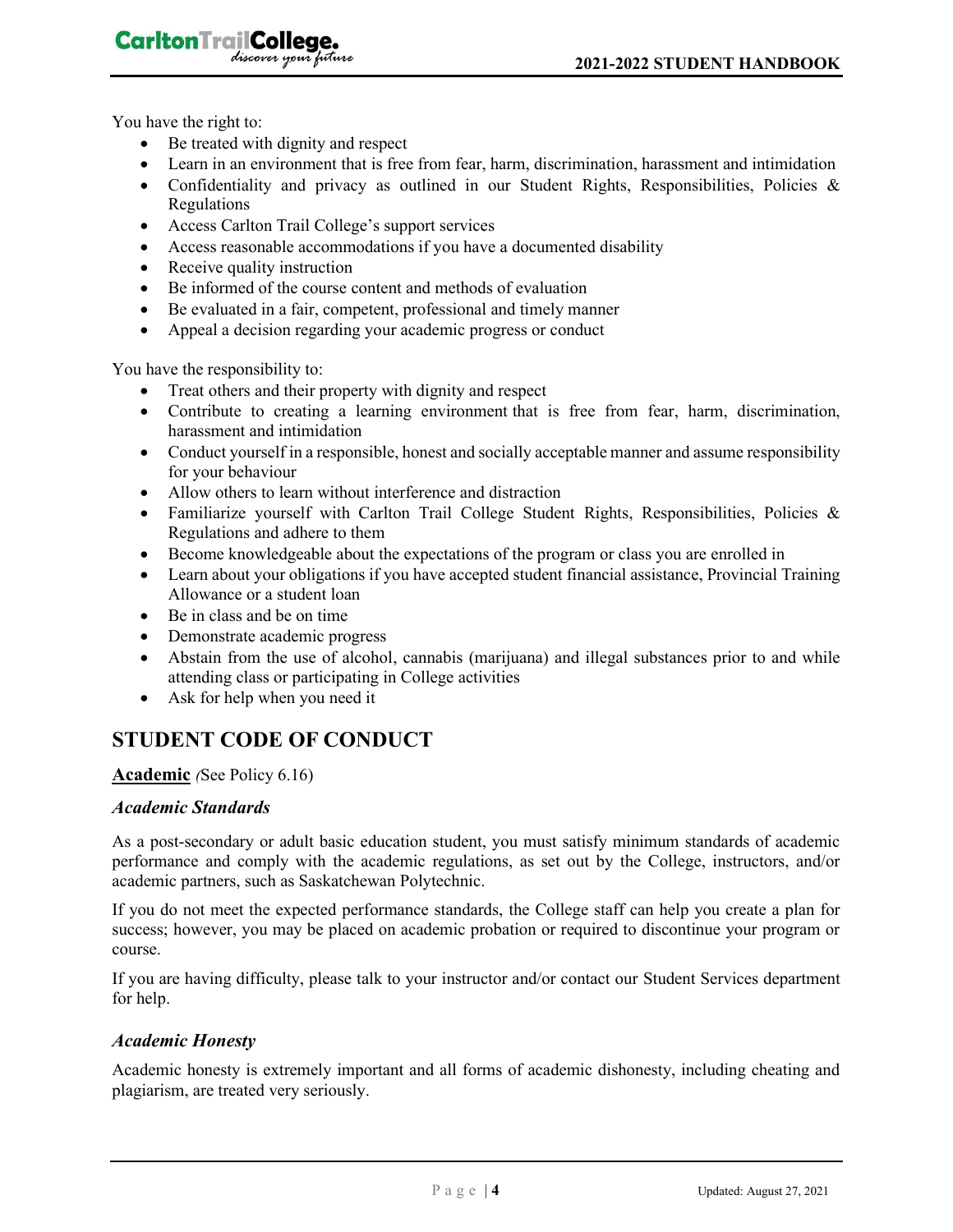Carlton Trail College views the unauthorized use of material or information by students during any evaluative procedure as a serious offence, incompatible with the high standards of personal integrity and responsibility expected by educational institutions and required by employers in the workplace.

**Cheating** includes, but is not limited to, dishonest or attempted dishonest conduct during tests or examinations by using books, notes, diagrams, or other aids not authorized by the examiner. It includes communicating with others for the purpose of getting information, copying from the work of others, and giving information to other students who are taking the test or examination.

**Plagiarism** includes, but is not limited to, the presentation or submission of the work of another person, without citation or credits, as your own work.

For a case of suspected academic misconduct, the instructor in consulting with the Program Manager will meet with the student who has allegedly violated the Student Code of Conduct (Academic) to notify the student of the allegation and provide the student the opportunity to give a response. If it is determined that there was no violation to the Student Code of Conduct (Academic), the case will be dismissed. If it is determined that further investigation is required, the Program Manager may undertake steps, such as:

- Where applicable, inform the appropriate person at the credit granting institutions
- Gather further information by consulting the appropriate individual and obtaining documentation and evidence
- Delaying the submission of the student's grades

For cases where the student is found to have violated the Student Code of Conduct, disciplinary action may include but is not limited to:

- Student Learning Contract
- Mark penalties in courses such as a zero grade on the assignment, exam, or in the class
- Probation
- Withholding of grades or certification
- Discontinuation
- Suspension/Expulsion $<sup>1</sup>$ </sup>

Not all decisions will be the same; penalties will vary according to the circumstances of the incident and the individual. *If you disagree with the decision, you have the right to appeal*.

#### **Non-Academic** (See Policy 6.17)

Rules for student conduct are based on common sense and courtesy. Good conduct infers personal safety; the maintenance of learning effectiveness for all; the protection of facilities, equipment and resources; intellectual honesty; and respect for the rights and privileges of students and staff.

If you do not accept this responsibility or exhibit improper conduct towards staff and other students, you may be subject to disciplinary action, up to and including discontinuation from the program.

## **Attendance**

Good attendance and punctuality are important for student success and are essential skills for employability. Students are responsible for their attendance and for completing course work and assignments to the satisfaction of the instructor if an absence occurs.

Attendance requirements may vary from program to program, along with the consequences for not complying with the requirements. Students will be advised of the attendance requirements at the beginning

<sup>1</sup> Suspension or Expulsion – See Student Code of Conduct Policies (Academic) 6.16 & (Non-Academic) 6.17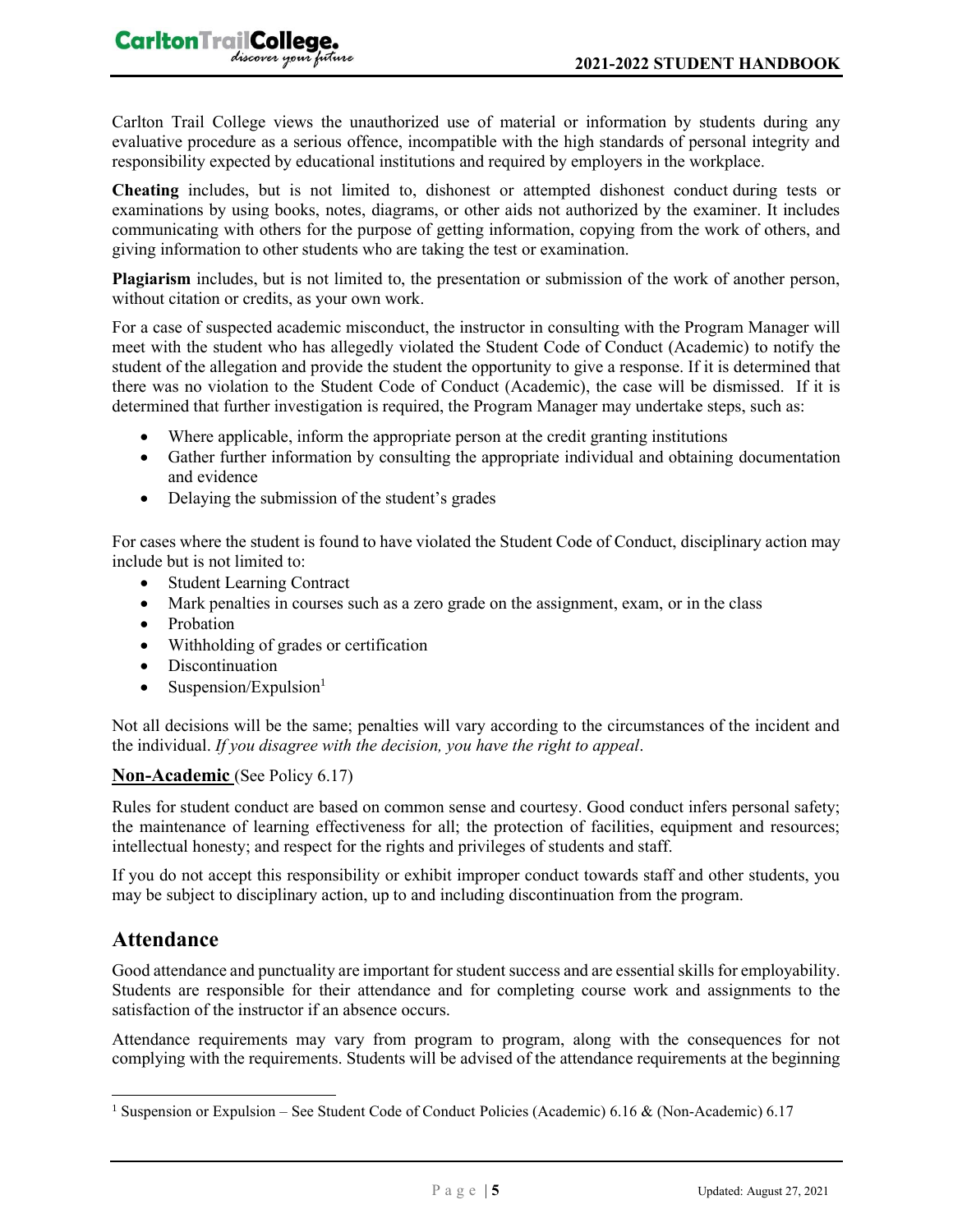of each program or course.

If you fail to maintain acceptable attendance or if you are persistently late, you will be subject to disciplinary procedures and may be required to discontinue from a course or program.

Students must report absences to the instructor or other person designated by the program for this purpose. Excessive absences will be reported by the instructor or designate to the Program Manager.

In the case of an absence due to illness, you may be asked to submit medical documentation. Medical and dental appointments should be made outside of regular class hours, whenever possible.

Poor attendance may affect your ability to continue to receive funding from sources such as student loans, Provincial Training Allowance, or a program sponsor.

#### **Assignments**

All assignments in all classes must be completed and handed in. Assignment requirements may vary from program to program, along with the consequences for not complying with the requirements. Students will be advised of the assignment requirements at the beginning of each program or course.

If you fail to follow assignment requirements, you will be subject to disciplinary procedures and may be required to discontinue from a course or program.

#### **Late Assignments**

Students are responsible for submitting all course assignments to the instructor on or before the date and time specified. If an assignment is late, there will be an automatic deduction of 10% for each day it is late. An assignment that is more than 7 days late will be graded as zero.

All course components and assignments must be completed and submitted to receive credit for a course and to avoid a mark of "Incomplete".

If a late assignment is due to an extenuating circumstance, the instructor, along with the Program Coordinator, will evaluate the situation to determine if an extension is applicable.

## **Missed Examinations, Tests, and Assessments and Deferrals Due to Excused Absences**

Students are expected to write exams and tests and submit assignments on scheduled dates. A student who misses an examination, test or other assessment deadline is required to contact the instructor prior to the examination, test, or deadline. If prior contact is not possible due to exceptional circumstances, the student will contact the instructor and/or the program coordinator no more than two (2) working days following the examination, test, or deadline.

The instructor, in consultation with the program coordinator will determine if the absence is an excused absence and, if so, will arrange for a submission of a late assessment or an alternate assignment.

A decision may also be made to reallocate the weighting to the final exam. This would be made in consultation with the crediting institution. Students may be provided an opportunity to make up an evaluative component of the course in the following circumstances of an excused absence supported by appropriate documentation of:

- a serious illness supported by medical documentation,
- compassionate reasons for a personal or family tragedy,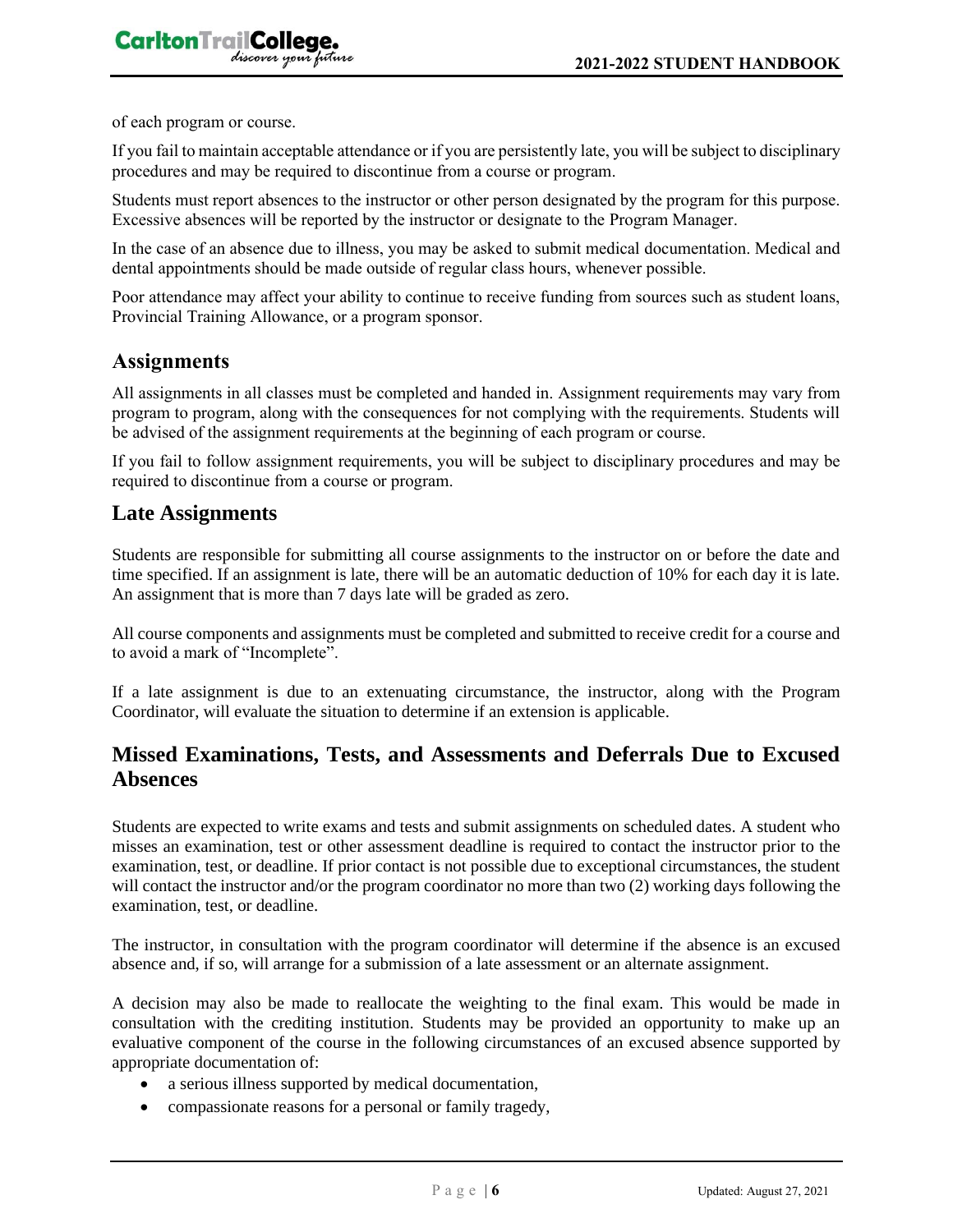• a religious observance (communicated in advance), or

discover your future

• a legal obligation such as jury duty or attendance as a witness or defendant

## **Deferred Examinations**

CarltonTrailCollege,

The writing of deferred or supplemental examinations will be granted based on the policies of the College's academic partner<sup>2</sup> or the following:

- If you are absent from an exam through no fault of your own, i.e., medical or other extenuating circumstances, you may apply for a deferred exam.
- Your request, along with documentary evidence, must be made within three calendar days of the missed examination.
- Requests for deferred exams will not be considered if you write an exam and later report extenuating circumstances.

## **Disruption of Instructional Activities**

Student conduct that makes it difficult or impossible to proceed with scheduled classes, laboratory sessions, discussion group meetings and related activities may lead to disciplinary action up to and including discontinuation from the program.

#### **Learner Accommodations of Students with Disabilities** (Policy & Procedure – Students: 6.4)

## **Student Discipline Process**

You will be advised of acceptable standards of attendance, punctuality, progress, conduct, etc. during orientation to the program/course. If your behaviour does not meet the College's expectation, the College will communicate the issues/concerns to you.

The process is as follows:

- 1. Issue or concern is identified.
- 2. The instructor will speak to you.
- 3. If the issue cannot be resolved, or cannot be addressed by an informal process, you may be notified in writing. You will be expected to develop a plan of action with program staff.
- 4. If the concern continues, you may be at risk of discontinuation and the VP Administration will be notified.

## **Academic Discontinuation**

You may be discontinued from your program as a result of unsatisfactory academic performance, issues of academic dishonesty or disruptive or threatening conduct or behavior with or without being previously placed on probation. *If you disagree with the decision, you have the right to appeal***.** 

<sup>2</sup> *The credit granting institution or Ministry of Education policies will supersede the College rules for deferred examinations*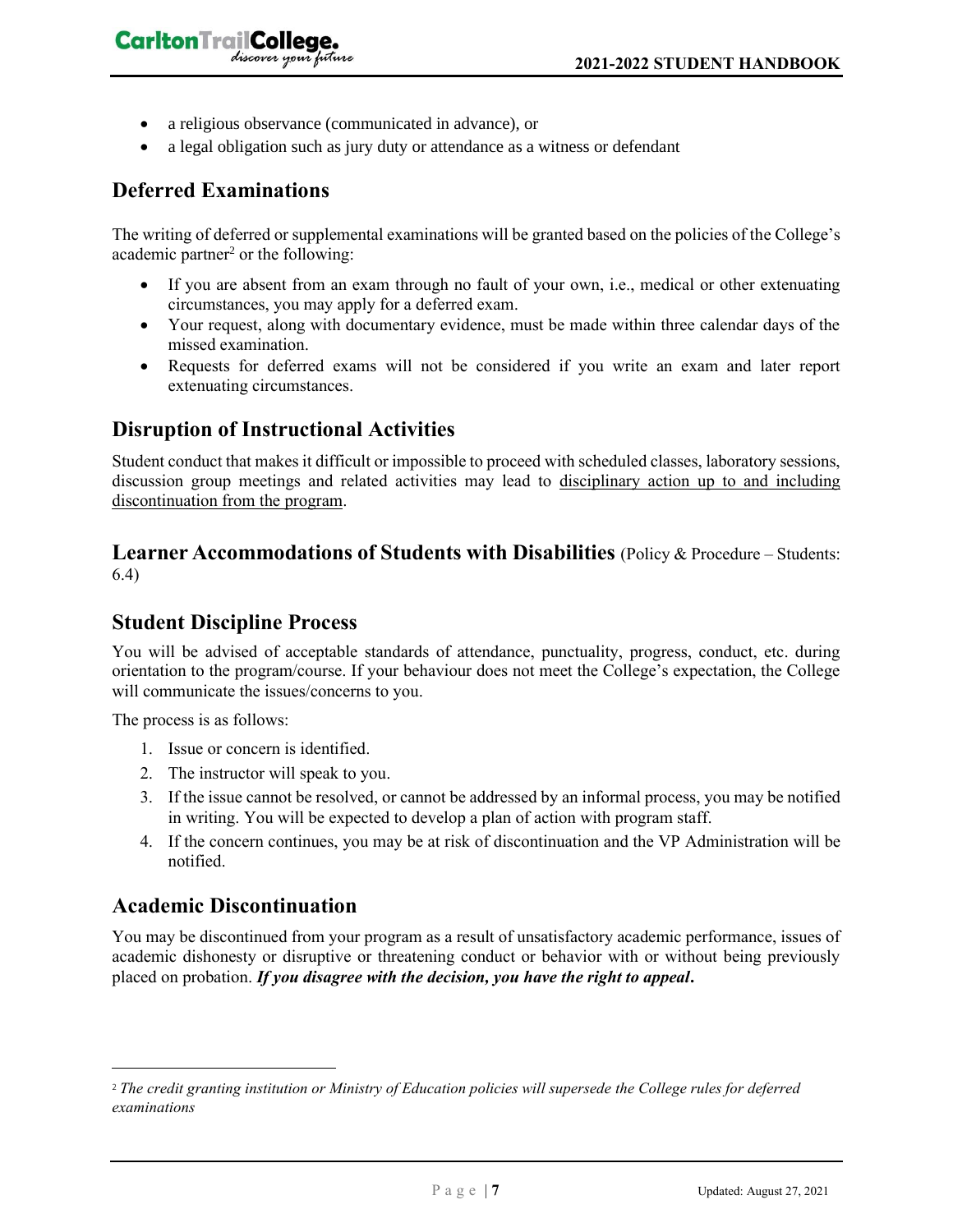*If you are required to discontinue, you must wait one full academic year before re-applying to any post-secondary<sup>3</sup> or adult basic education program at Carlton Trail College.* 

# **Student Appeal Process**

To ensure fair treatment at Carlton Trail College, the appeal procedure details the course of action to be followed by any student with a concern.

- 1. You shall discuss the matter thoroughly with the instructor or staff member concerned. It is anticipated that in most instances the problem can be resolved at this level. If mutual agreement cannot be reached, you are encouraged to proceed to Step 2.
- 2. You shall discuss the matter with the program staff and at that time file a written appeal. The written appeal must be made within fourteen (14) calendar days of having received the warning or disciplinary action. This appeal must be signed by you.
- 3. The program staff will investigate the matter within ten (10) calendar days and try to resolve the problem to your satisfaction. The program staff will make a ruling on the appeal and notify you.
- 4. If the matter is not yet resolved, you may appeal, in writing, to the VP Administration. This must be done within fourteen (14) days from the date of the original appeal ruling. The VP Administration will rule on the appeal within ten (10) days and notify you and the College's President and CEO. Beyond these steps, you may meet directly with the President and CEO and ultimately, where the President and CEO does not support your appeal, you may meet with the Board of Directors and President and CEO at an in-camera session of a regularly scheduled Board meeting.

You may choose to drop an appeal at any point in the process.

## **Student Complaint Process**

You have the right to fair and equitable procedures for the presentation and hearing of complaints.

Informal communication can often resolve the matters of concern. Talking to an instructor makes the instructor aware of your particular interests and concerns and can often solve problems.

Avoid a confrontational approach, as this will tend to reduce your chances of a positive outcome.

If you would like to take the process further, you are encouraged to raise questions and concerns informally with the Program Manager or the Student Advisor before seeking formal procedures.

If a dispute cannot be resolved informally, you may need to utilize the formal appeal process.

# **HEALTH AND SAFETY**

## **Harassment, Violence and Sexual Violence**

Every student and employee of Carlton Trail College is entitled to a learning and work environment that is free of harassment and discrimination, and any form of violence or sexual violence.

**Harassment** in any form will not be tolerated. Harassment is defined as any unwanted or unwelcome comments, suggestions or physical contact that a student finds objectionable or offensive, and which causes

3

The policies of the credit granting institutions may supersede that of the College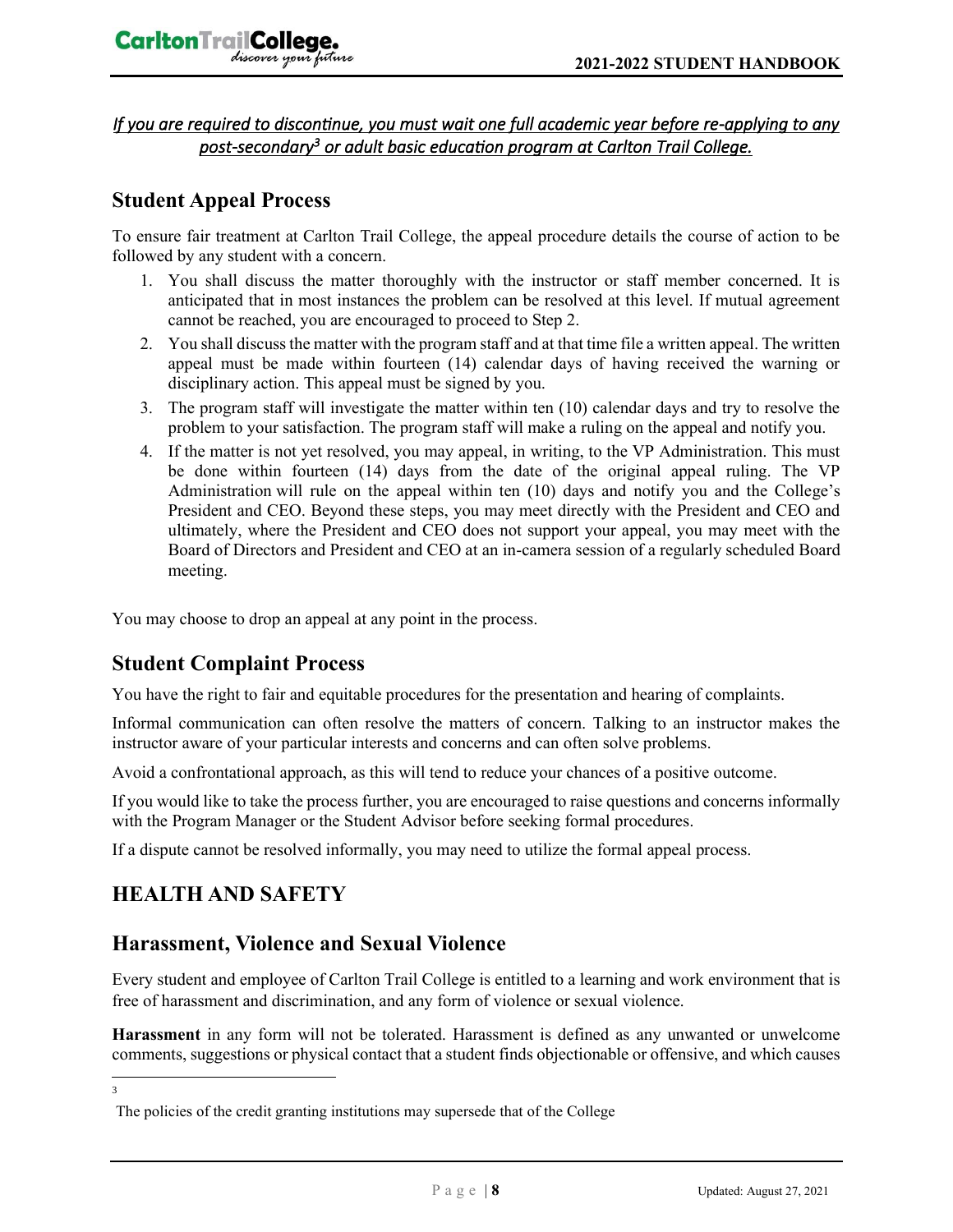her/him discomfort while participating in any course-related activity. **(See Policy 3.12 -** *The Saskatchewan Human Rights Code* **takes precedence over existing policy)**.

**Violence**, attempted violence or threats of violence in any form will not be tolerated. "Violence" means the attempted, threatened, or actual conduct of a person that causes or is likely to cause injury and includes any threatening statement or behaviour that gives an individual reasonable cause to believe that he or she is at risk of injury.

If you have experienced violence, attempted violence or threats of violence while on College property or are concerned about someone inflicting harm on you or another member of the Carlton Trail College community, please report it to the appropriate authorities and to a member of the College staff. **(See Policy 3.13)**

**Sexual violence**, of any form, will not be tolerated. All members of the Carlton Trail College community have the right to work and study in an environment that is free from any form of sexual violence. If you have experienced or witnessed sexual violence, we encourage you to get the help you need. **(See Policy 3.34)**

*We are committed to providing you with detailed information and support, referral to counselling and medical care, and provision of appropriate academic and other accommodations. We will ensure that there are on-campus investigation procedures available (see relevant Policies 3.12, 3.13, & 3.34) even if you choose not to report it to the police. If you need to talk about your options, please contact Student Services.*

## **Class Closure Due to Weather (See Policy 6.13)**

Carlton Trail College wishes to ensure the safety of students; however, only under "severe weather conditions" will a decision be made to cancel on-site classes. You will be notified if your class has been cancelled.

"Severe weather conditions" are considered as follow:

- Temperature: -45 degrees with wind chill factor or -35 degrees air temperature
- Visibility and Road Conditions: travel is not advised, or roads are closed according to the highway hotline

#### **You will be expected to make up the time and assignments missed.**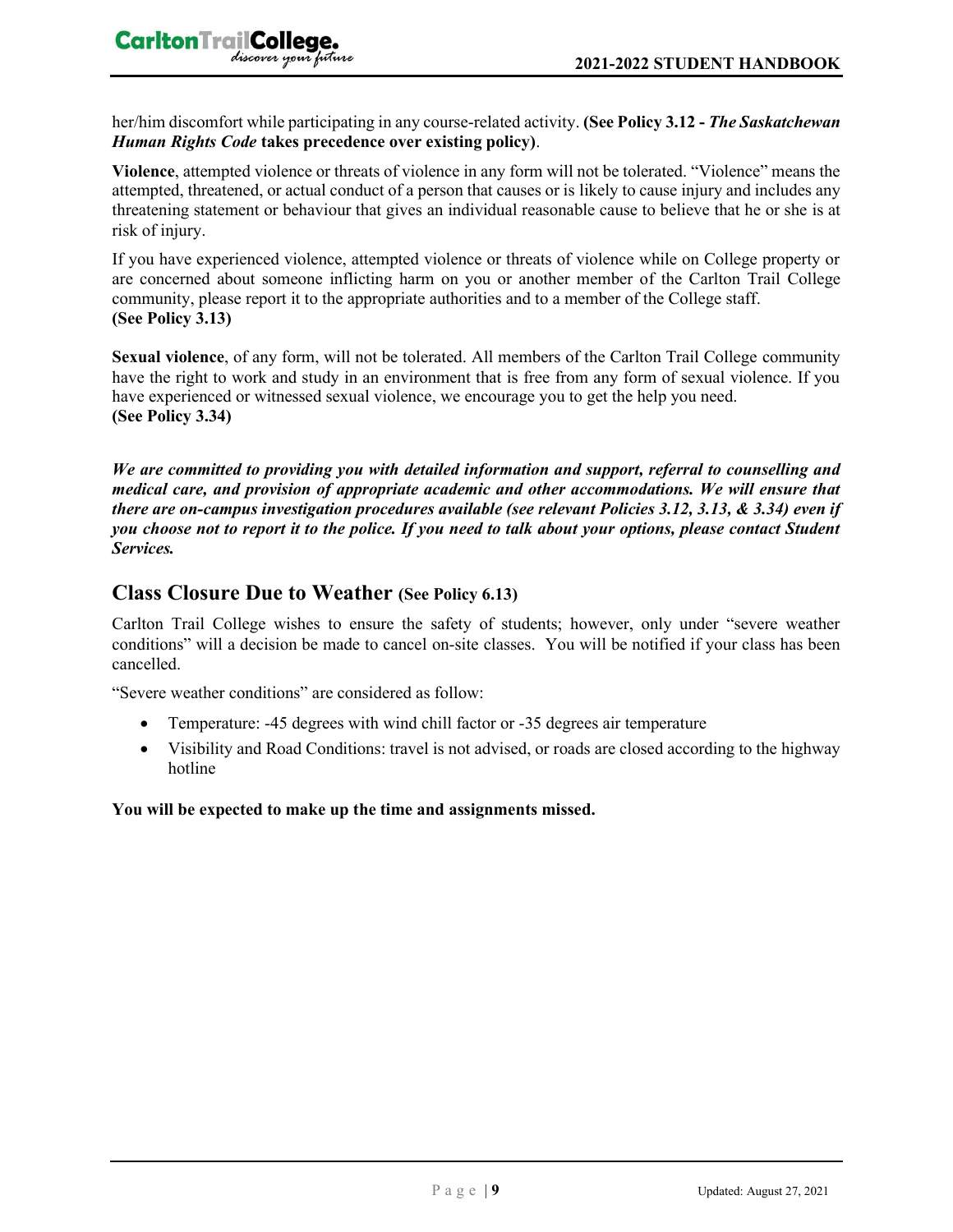#### **Academic Calendar 2021-2022**

**No Classes – Canada Day** Thursday, July 1, 2021

**No Classes – Civic Holiday** Monday, August 2, 2021

**No Classes – Instructors' In-Service** Monday, August 23, 2021

**No Classes – Start-up Meeting for All Staff** Tuesday, August 24, 2021

**Classes Begin** August 30 to September 10, 2021

**No Classes – Labour Day** Monday, September 6, 2021

**No Classes – National Day for Truth and Reconciliation**  Thursday, September 30, 2021

**No Classes- Thanksgiving** Monday, October 11, 2021

**No Classes – Remembrance Day** Thursday, November 11, 2021

**Last Day of Classes 2021** Thursday, December 23, 2021 (or earlier)

**Classes Resume** Monday, January 3, 2022 (or later)

**No Classes – Family Day** Monday, February 21, 2022

**No Classes – Good Friday** Friday, April 15, 2022

**No Classes – Easter Monday** Monday, April 18, 2022

**No Classes – Victoria Day** Monday, May 23, 2022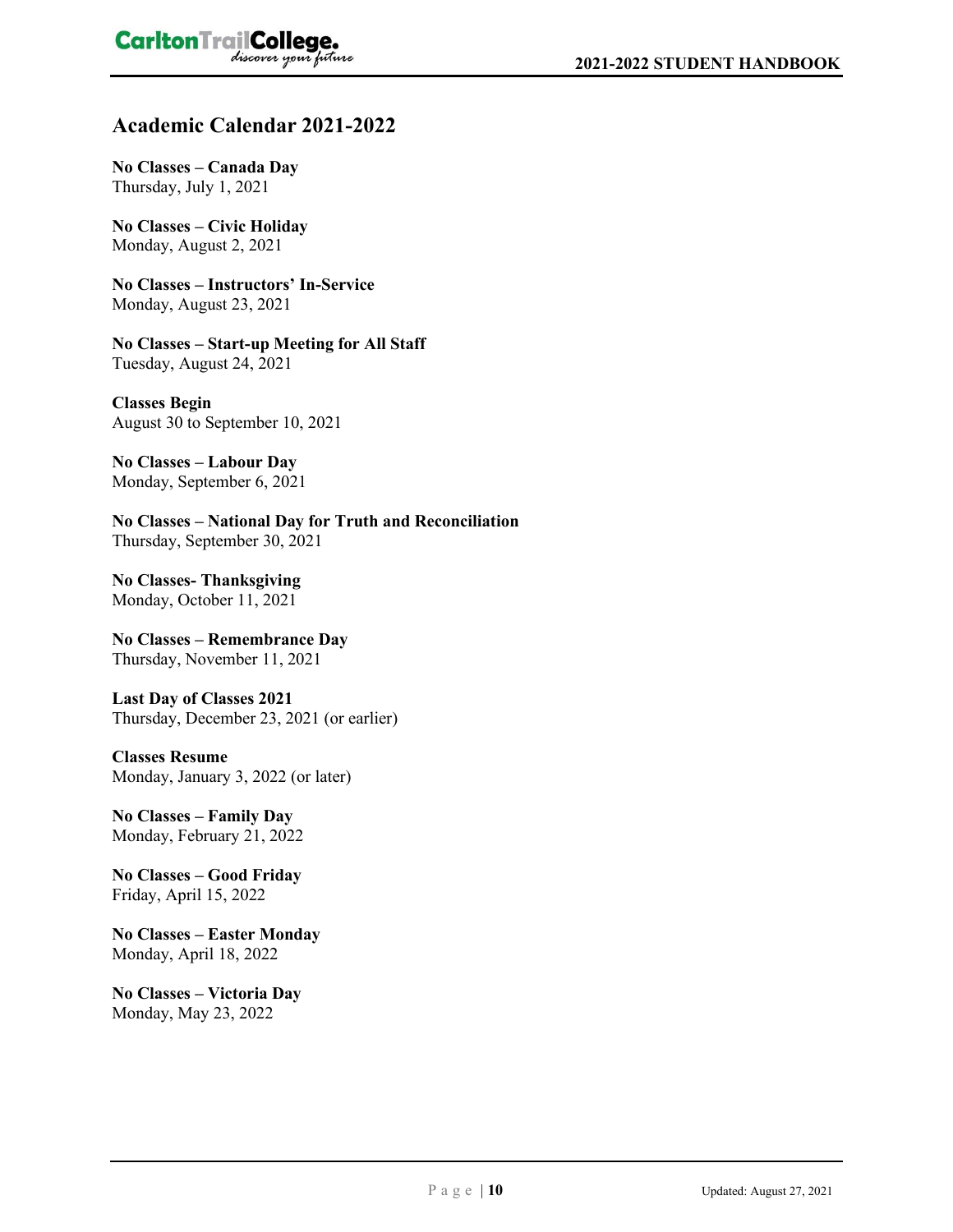# **GENERAL INFORMATION**

## **Registration**

Once you have been formally accepted into your program, you will need to complete the registration process. This involves completing a series of forms and paying for your tuition, fees, books, materials and/or equipment, if applicable. If you are sponsored by an agency, you will also need to submit a letter from the sponsoring agency.

Registration needs to be done on or prior to the first day of classes.

Registration is not complete until the signed registration forms have been received by our College and the tuition and other fees have been paid in full.

If your funding has been delayed, the VP Finance (if applicable) or the VP Administration may make special arrangements regarding payment plans.

## **Student Awards and Financial Support**

Carlton Trail College offers a range of scholarships, bursaries and awards to recognize academic excellence and to assist students in financing their educational and living costs.

Many other sources of financial aid are available, including scholarships from businesses and community organizations, government student loans, bank lines of credit, etc.

Visit our website or contact our Student Advisors for more information.

## **Fees and Tuition for Post-Secondary Programs**

Carlton Trail College accepts the payment of fees and tuition by cash, cheque, debit, e-transfer, and Visa or MasterCard. Payment may be made in person, by mail or online (credit card and e-transfer payments only.)

#### **Application Fee**

Carlton Trail College requires that a non-refundable \$50 application fee be submitted with each postsecondary program application. This application fee must accompany the application form. If you are applying to a post-secondary program and will be taking courses on a part-time basis, this application fee will be applicable for up to 5 years.

#### **Tuition Deposit**

If you have been granted conditional or final acceptance into a program, you are required to provide a tuition deposit to reserve your seat in the program within 30 days of the date of the acceptance letter. The deposit to reserve your seat in the program is \$125.

#### **Tuition\***

Carlton Trail College's tuition fee policy reflects the tuition policy of the Ministry of Advanced Education.\*

#### **Books/Materials/Equipment\***

The costs of books, materials, equipment, etc. will be charged the responsibility of the student.

#### **Student Fee\***

This fee is levied to assist with costs of the student association, graduation activities, class pictures, internet, computer access, etc.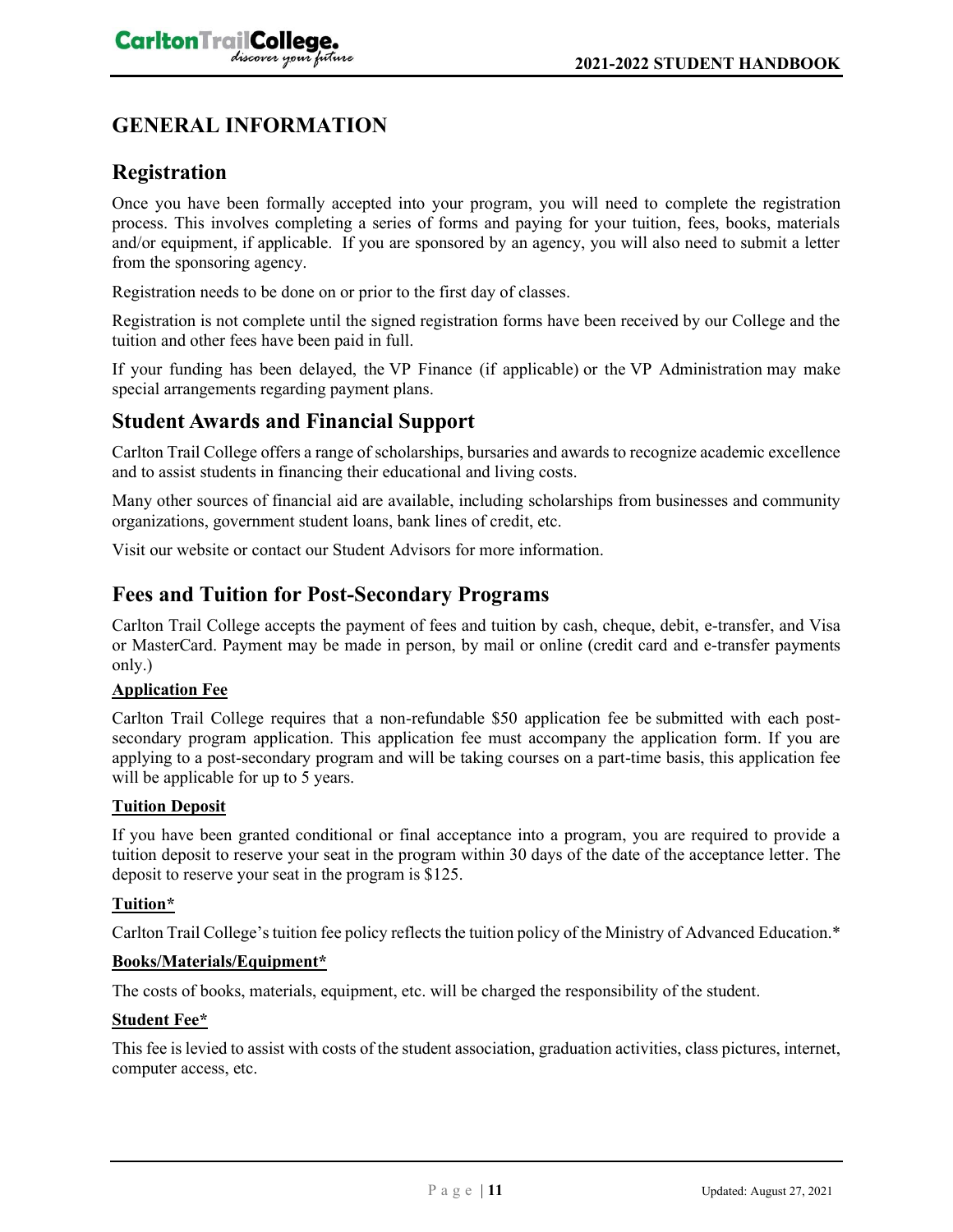#### **Lab Fee\***

This fee is levied to cover a portion of the costs associated with the maintenance, repair, replacement and calibration of equipment; consumables; and a technology enhancement component to ensure that hardware and software are current.

*\*Tuition, fees and books/materials/equipment costs are due and payable on or prior to the first day of classes and will be deducted from Canada Student Loans where applicable. Students must pay for their books, materials and equipment prior to receiving them.*

If you have not paid for your tuition and fees, a hold will be placed on your marks with the accrediting institution. This hold will prevent you from receiving the necessary academic credit for your course or program.

#### **Withdrawal**

If you withdraw from a course or program, you **must** notify the College of your intention to withdraw to be eligible for a refund. Non-attendance is **not** considered notification of intent to withdraw for refund purposes.

You also must submit a completed Discontinuation Form to the local programming staff, settle all accounts with Carlton Trail College, and return College property.

#### **Refunds**

Refunds for post-secondary credit programs are based on the academic partner's refund policy. The following pertains to programs brokered from Saskatchewan Polytechnic, and therefore may differ if the program is delivered in partnership with a different post-secondary institution.

Cancellation of a program or course by Carlton Trail College will result in a full refund of paid fees.

Non-attendance is not considered a notification of intention to withdraw from a program or course.

If you discontinue, or are discontinued, you are entitled to a refund of tuition and program fees (not including books, materials and equipment) under the following regulations and withdrawal deadlines:

- Students who withdraw on or before the fifth scheduled day of their program are entitled to a refund of paid tuition and program fees. A deposit fee of \$125 will be withheld
- Refund penalties will be waived if student funding is denied from an external agency (including student loans) after the withdrawal deadline

Withdrawals from programs or individual program courses after the fifth scheduled day of the program will be refunded as outlined below:

| <b>Program Type</b> | Withdrawal date on or     | Withdrawal date after 25%    | Withdrawal from          |
|---------------------|---------------------------|------------------------------|--------------------------|
| (non-semester)      | before 25% completion     | completion point of program  | subsequent semesters not |
|                     | point of program          |                              | started vet              |
| Applied Certificate | 25% refund of tuition and | No refund of paid tuition or | Not Applicable           |
| Certificate of      | program fees              | program fees                 |                          |
| Achievement         |                           |                              |                          |

| <b>Program Type</b><br>(semester) | Withdrawal date on or<br>before 25% completion<br>point of semester | Withdrawal date after 25%<br>completion point of semester | Withdrawal from<br>subsequent semesters not<br>started vet |
|-----------------------------------|---------------------------------------------------------------------|-----------------------------------------------------------|------------------------------------------------------------|
| Certificate                       | 25% refund of paid tuition<br>and program fees for the              | No refund of paid tuition or<br>program fees              | Full refund of paid tuition<br>and program fees            |
| Diploma                           | year                                                                |                                                           |                                                            |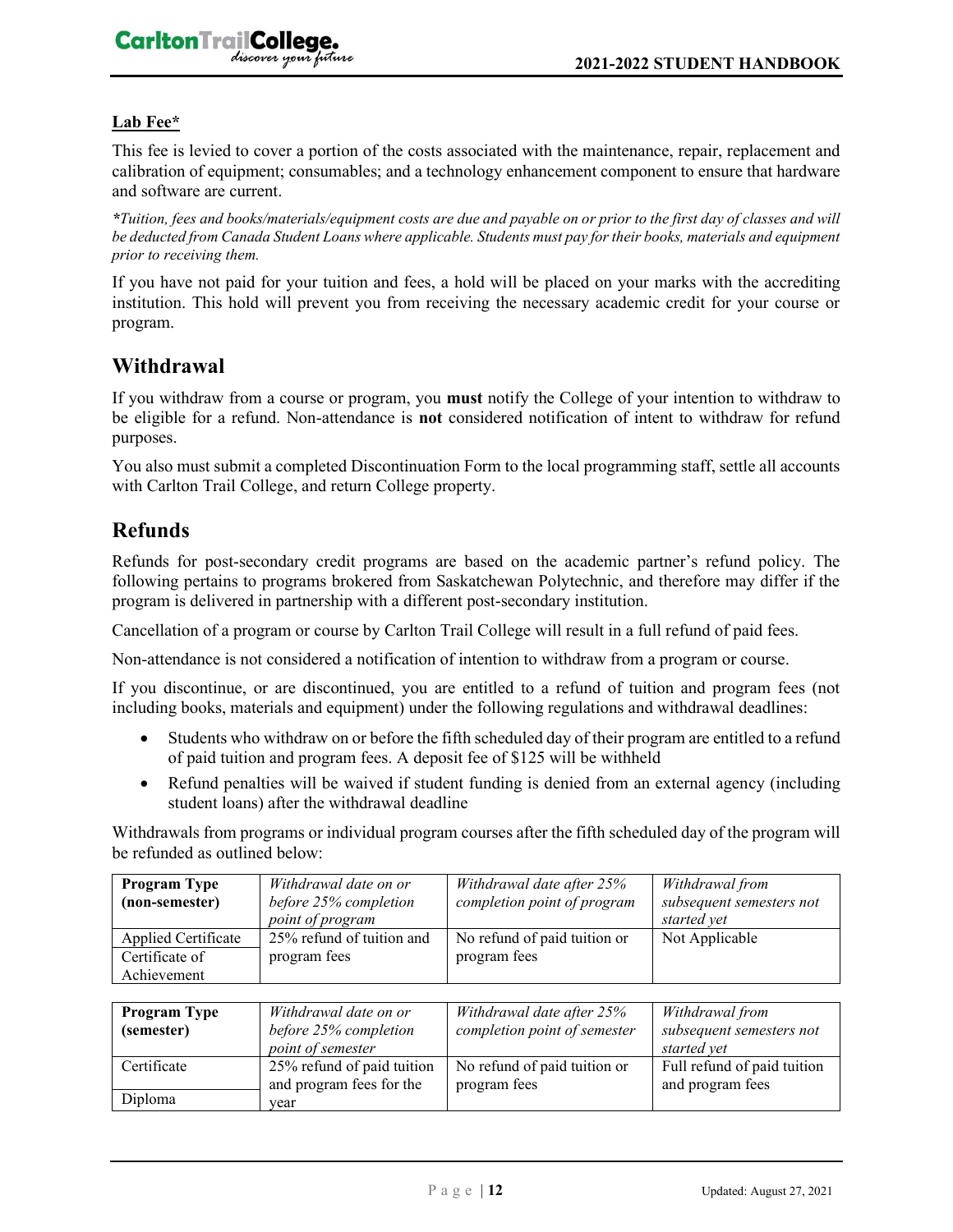| <b>Program Type</b><br>(non-semester) | Withdrawal date on or<br>before 25% completion<br>point of program year | Withdrawal date on or<br>between 26% and 50% after<br>completion point of program<br>vear | Withdrawal date after<br>50% completion point of<br>program year |
|---------------------------------------|-------------------------------------------------------------------------|-------------------------------------------------------------------------------------------|------------------------------------------------------------------|
| Certificate                           | 60% refund of paid tuition                                              | 50% refund of paid tuition                                                                | No refund of paid tuition                                        |
| Diploma                               | and program fees                                                        | and program fees                                                                          | or program fees                                                  |

# **Cell Phones**

The College prohibits the use of cell phones for personal use during classroom hours. Cell phone usage is allowed only during designated breaks, lunch periods, and where instructors encourage usage in the classrooms. Cell phones shall be turned off or set to silent/vibrate mode during classroom hours and kept with other personal belongings. If you are in violation of this policy, you may be subject to disciplinary action up to and including discontinuation from the program.

# **Smoking/Vaping/Cannabis Use**

The College is smoke, cannabis and tobacco free and promotes a healthy working and learning environment.

The use of tobacco, including cigarettes, cannabis (marijuana), cigars, pipes, chewing tobacco, and electronic cigarettes is prohibited within College buildings, parking areas, walkways and entry ways, in College fleet vehicles, and on College-owned or leased property.

If you are in violation of this policy, you may be subject to disciplinary action up to and including discontinuation from the program.

#### **Internet and Email** (See Policy 4.6 Procedures 4.6.6, 4.6.8 & 4.6.9)

For some of the courses offered by the College, internet access is available. Discretionary use is encouraged. Unauthorized use shall be subject to disciplinary action.

The following is in place regarding internet and email:

- All computer communications may be subject to monitoring by the instructor, student advisor, and/or staff
- As it is imperative to provide a harassment-free environment, it is expressly forbidden to access or download any materials from the internet that may be considered offensive or inappropriate
- The internet shall not be utilized as a method of communicating any slanderous or threatening material against another entity
- All those utilizing the Internet must remain cognizant of copyright laws and not copy for distribution any original works accessed without the author's permission
- All students will sign an "Electronic Mail and Internet Usage Agreement"

# **Online Conduct & Behaviour**

With classes moving online to message boards and live video, Carlton Trail Colleges reminds our learning community that the Student Code of Conduct – Non-Academic (Policy/Procedure 6.17) applies to all your interactions with others. Your ability to communicate clearly and appropriately online can impact not only your grades, but how others view you. Your classmates may be your future coworkers. Your instructors will be your future references. That is why it is important to make sure your online communication style represents you in a positive manner. (See *Online Conduct & Behaviour: Netiquette, Manners and Non-Academic Misconduct* on the College's website).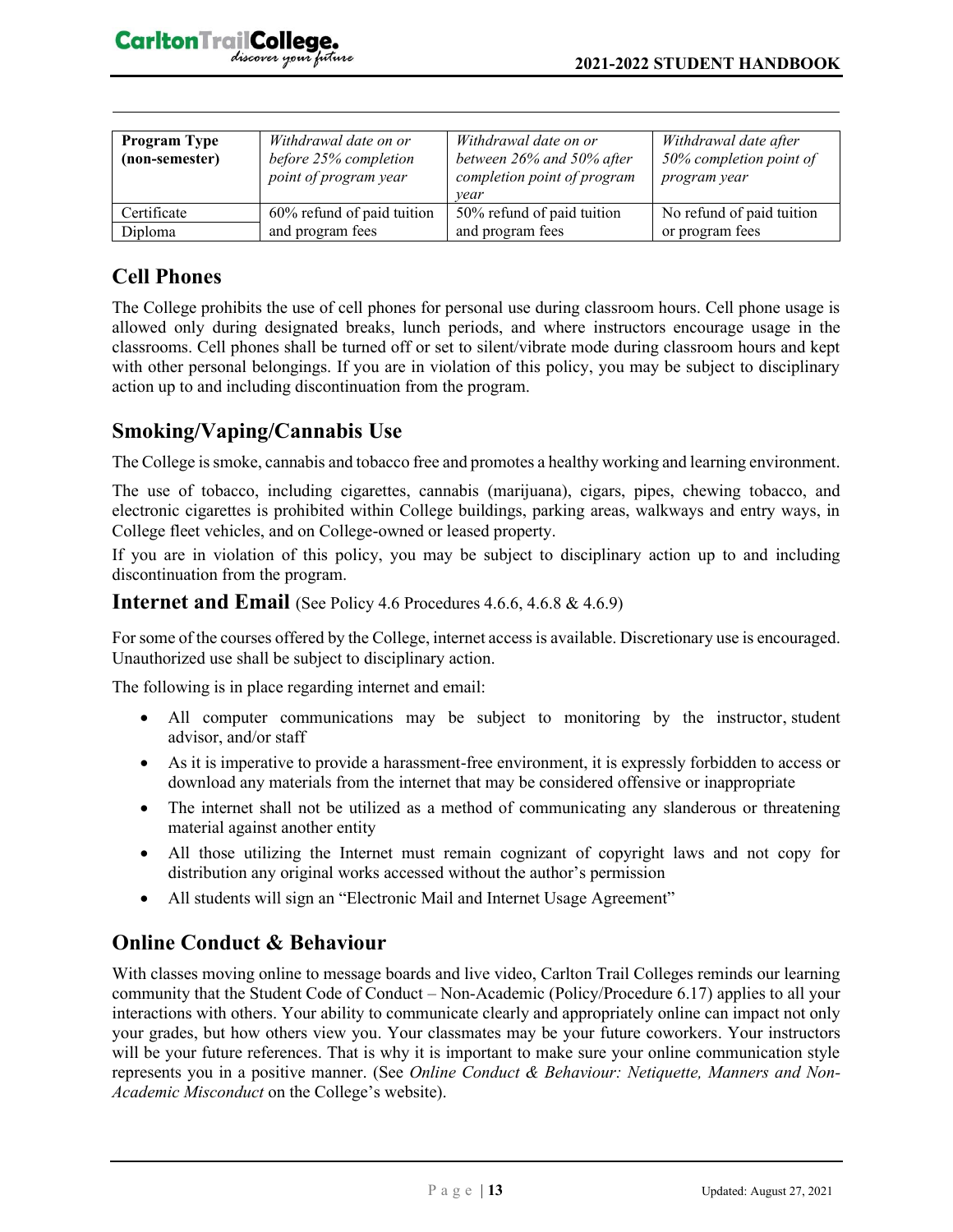**CarltonTrailCollege.** 

**Cyberbullying** may take many forms. Personal insults, excluding others from academic discussions, posting pictures without someone's permission, gossiping and discussing others online, cyberstalking and trolling can all be considered cyberbullying. This is against Carlton Trail Colleges Code of Conduct – Non-Academic.

## **Social Media**

Be respectful. Be aware that any misuse of social media might attract complaints from other students, which may result in disciplinary action up to and including discontinuation.

- Always respect the dignity of others and engage in civil and thoughtful discourse of opposing ideas.
- Post meaningful, respectful comments-don't spam, troll or make remarks that are off-topic or offensive.
- Consider all comments and responses carefully in light on how they would reflect on you or the College.
- Maintain confidentiality.
- Do not post confidential or proprietary information about Carlton Trail College, its students, its alumni, or its employees or you may be at risk of disciplinary action up to and including discontinuation.

## **Personal Information, Privacy & Confidentiality** *(See Policy 6.5)*

Personal information is information about an identifiable individual that is recorded in any form as described in *The Local Authority Freedom of Information and Protection of Privacy Act*.

Access to personal information is restricted to College staff responsible for the provision of programs and services necessary to meet your needs, and to educational institutions and other agencies that need the information in order to provide services to students/clients of the College. Disclosure of personal information is governed by *The Local Authority Freedom of Information and Protection of Privacy Act*.

Carlton Trail College collects and maintains your personal information for the purpose of:

- Evaluating your individual needs and administering the program or service requested
- Determining your eligibility for the program or service delivered by the College
- Determining your eligibility for financial support for the program
- Administering the program or service being requested and on behalf of the credit granting institution from which a program is brokered
- Determining appropriate programs and services offered at both the regional and provincial levels
- Disclosing identifiable information to another local authority or government institution to support your application and eligibility, or in a summative form, to secure program and funding approvals or for statistical purposes

To protect your privacy, the College must acquire your written consent prior to release of any personally identifiable information not consented to in your application form. Exceptions will also be made in emergency situations involving perceived danger to persons.

## **Use of Personal Images, Video, Audio Recordings & Limited Personal Information**

Carlton Trail College uses its students, instructors, staff and members of the public to help promote its programs and services. We are proud of our students, our instructors, our staff, and the people who attend our events.